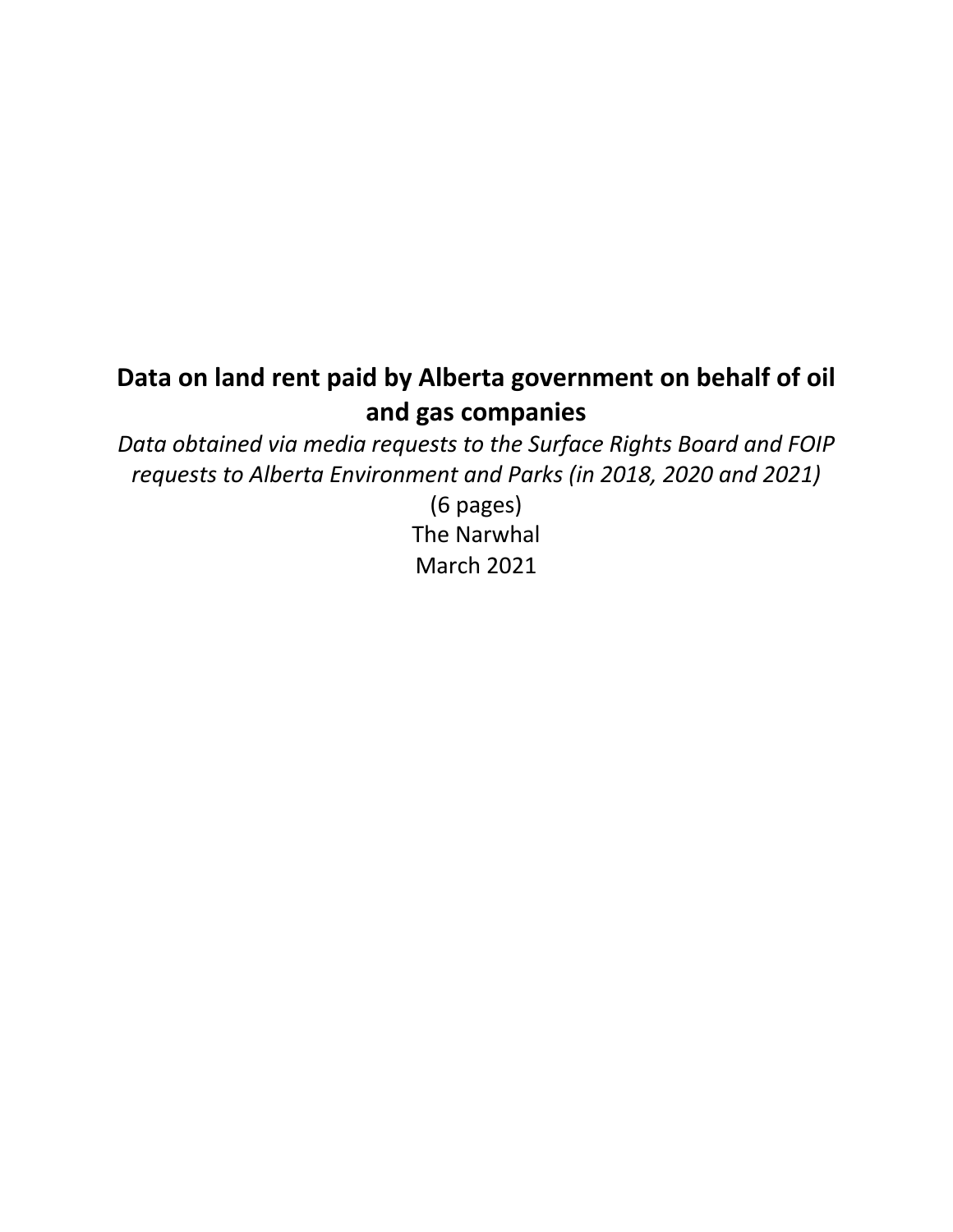| Land rent paid by government on behalf of delinquent oil and gas companies |                                   |                                  |  |
|----------------------------------------------------------------------------|-----------------------------------|----------------------------------|--|
|                                                                            | Annual amount paid by government* | Amount recouped from companies** |  |
| 2010                                                                       | \$656,588.00                      | \$4,539.78                       |  |
| 2011                                                                       | \$592,533.00                      | \$32,432.78                      |  |
| 2012                                                                       | \$579,754.00                      | \$28,112.56                      |  |
| 2013                                                                       | \$683,736.00                      | \$17,921.91                      |  |
| 2014                                                                       | \$722,063.00                      | \$5,319.68                       |  |
| 2015                                                                       | \$1,729,578.00                    | \$32,016.94                      |  |
| 2016                                                                       | \$3,310,741.00                    | \$15,566.30                      |  |
| 2017                                                                       | \$6,031,421.00                    | \$108,740.59                     |  |
| 2018                                                                       | \$6,171,583.00                    | \$91,518.79                      |  |
| 2019                                                                       | \$8,424,685.00                    | \$302,737.46                     |  |
| 2020                                                                       | \$20,378,834.00                   | \$21,762.62                      |  |

\* Data on the amount paid by government was received by The Narwhal, via media requests, from the Alberta government's Surface Rights Board

\*\* Data on the amount recouped from oil and gas companies was obtained through Freedom of Information requests by The Narwhal in 2018, 2020 and 2021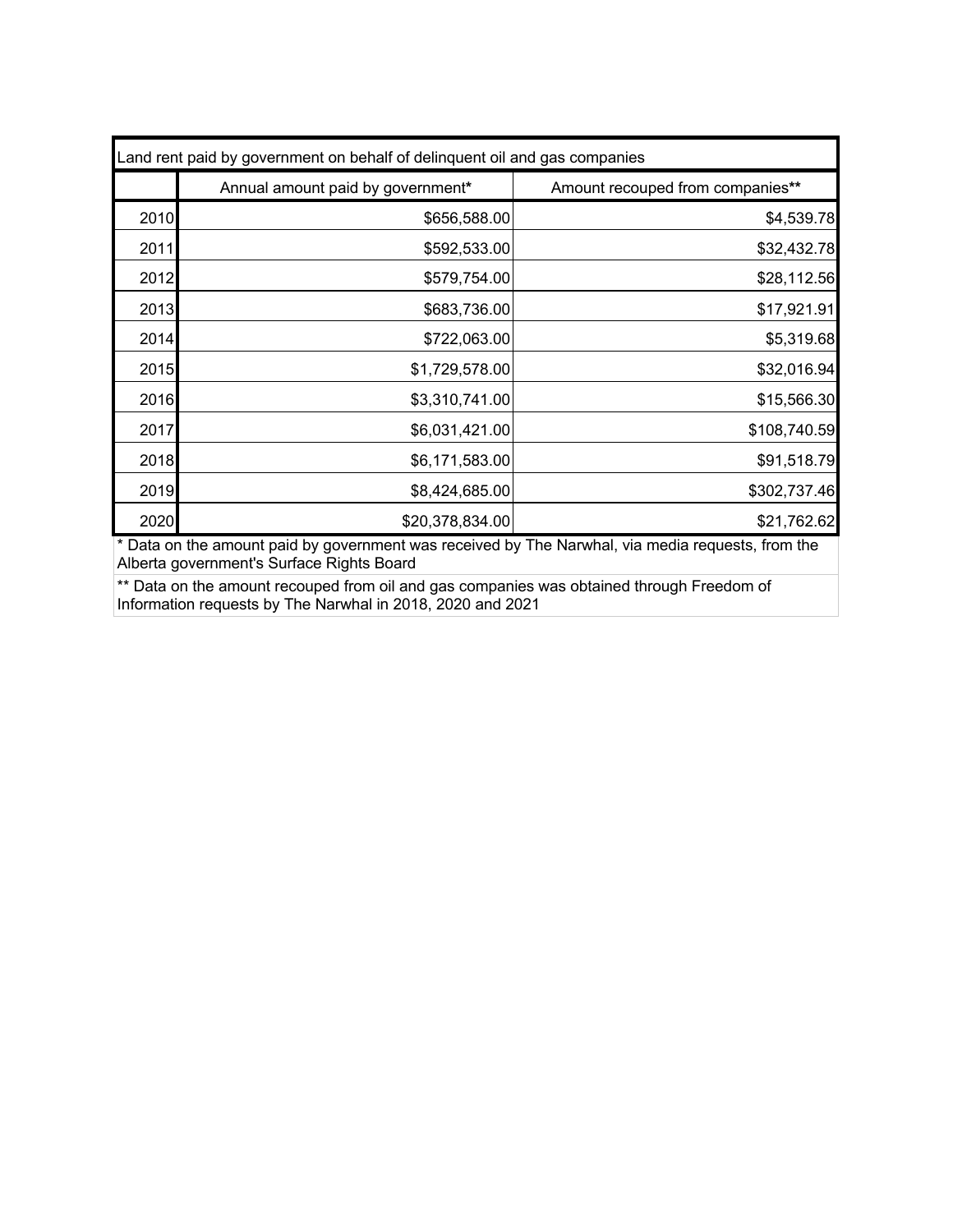#### **Order Number: FOIP-2021-8169**

Dear Ms. Riley:

Wed, Jan 27, 2021 at 2:39 PM

Thank you for filling out your request. Your request has been submitted to the Alberta Environment & Parks FOIP Office and will soon be under review. You will receive updates by email as the request is processed.

The scope of your request is as follows:

**Section 36 of the Surface Rights Act requires the Alberta government to pay landowners annual compensation payments for well sites when the oil/gas company fails to pay. Section 36(9) of the Act provides that any amount paid by the government to a landowner "constitutes a debt owing by the operator [oil/gas company] to the Crown". The Surface Rights Board pays compensation to landowners who have not been receiving payments from oil and gas companies — from general revenue sources. Service Alberta's Crown Debt Collections then seeks to recoup that money from the oil and gas companies. I am seeking information on the following: The amount of money the Crown/Service Alberta's Crown Debt Collections has recovered from oil and gas companies that owe money to the Crown for the reasons stated above."**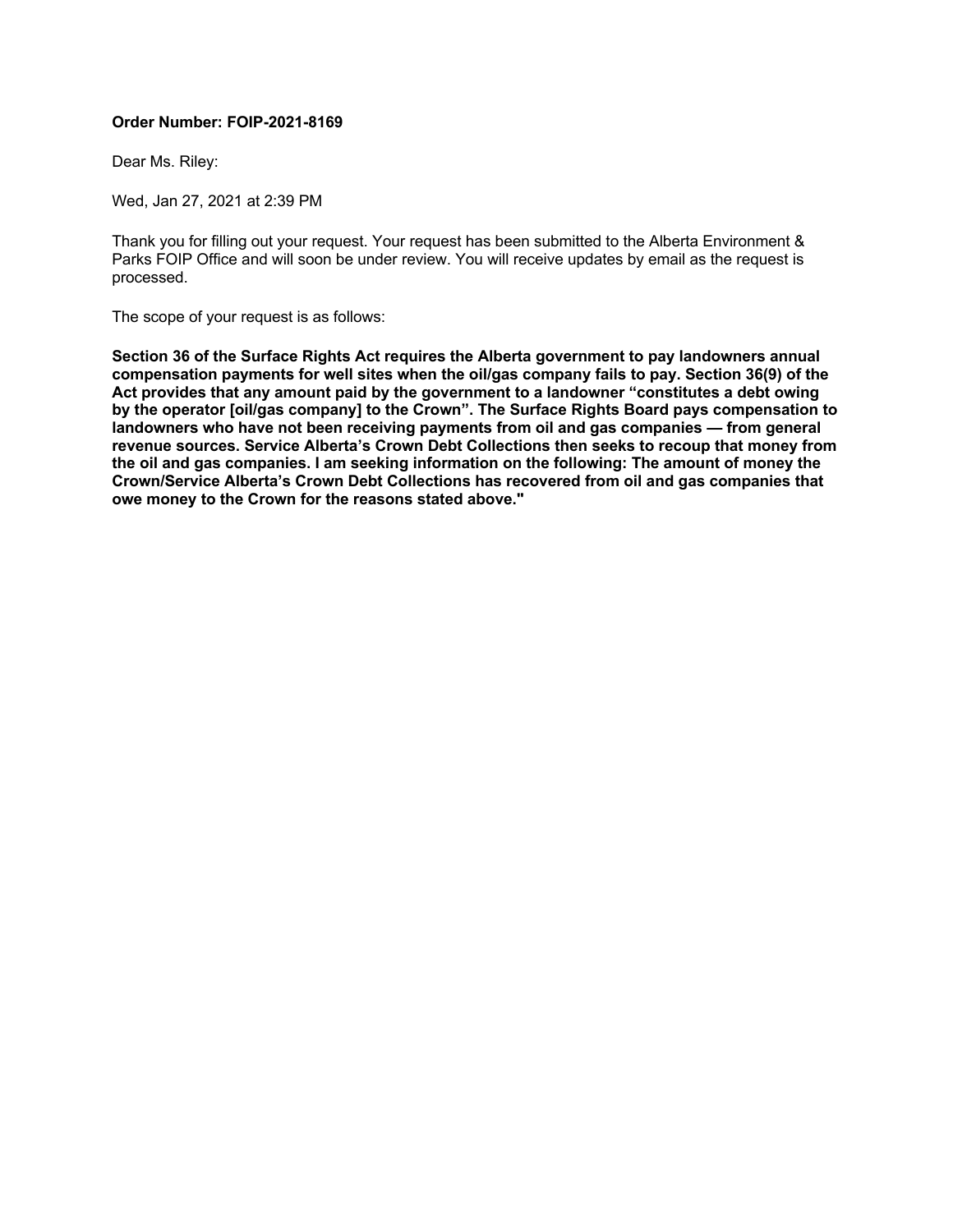## **2021 FOIP results:**

E21-G-0005

Amount of money that Crown Collections has recovered for SRB Debts between January 1 to December 31, 2020

| Year 2020    | Totalı       |
|--------------|--------------|
| <b>Total</b> | (21, 762.62) |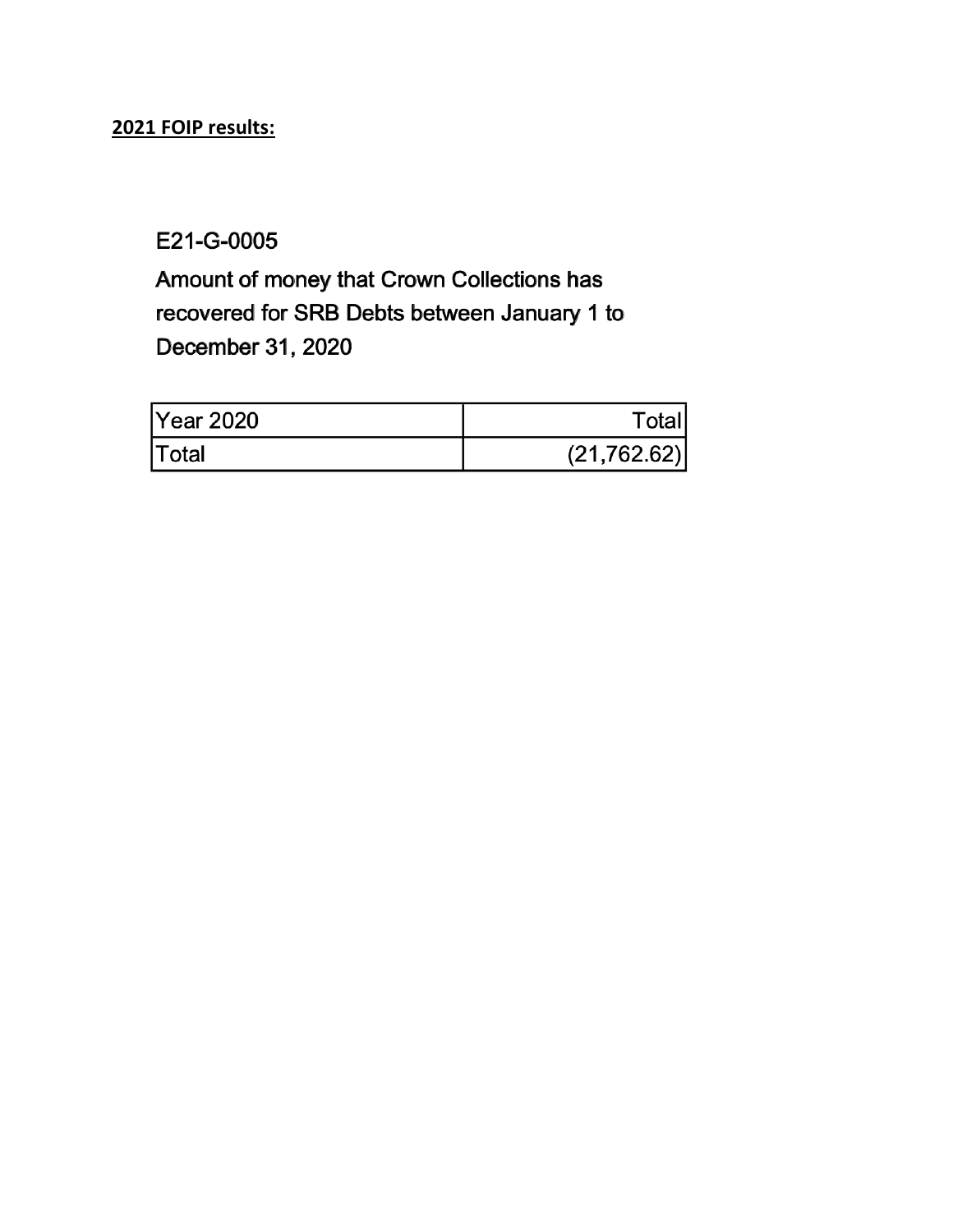### **2020 FOIP results:**

#### E20-G-0534

# Amount of money that Crown Debt Collections has recovered annually<br>between January 1, 2018 to April 20, 2020

| 2018               | (91, 518.79)  |
|--------------------|---------------|
| 2019               | (302, 737.46) |
| 2020               | (15,882.04)   |
| <b>Grand Total</b> | (410, 138.29) |